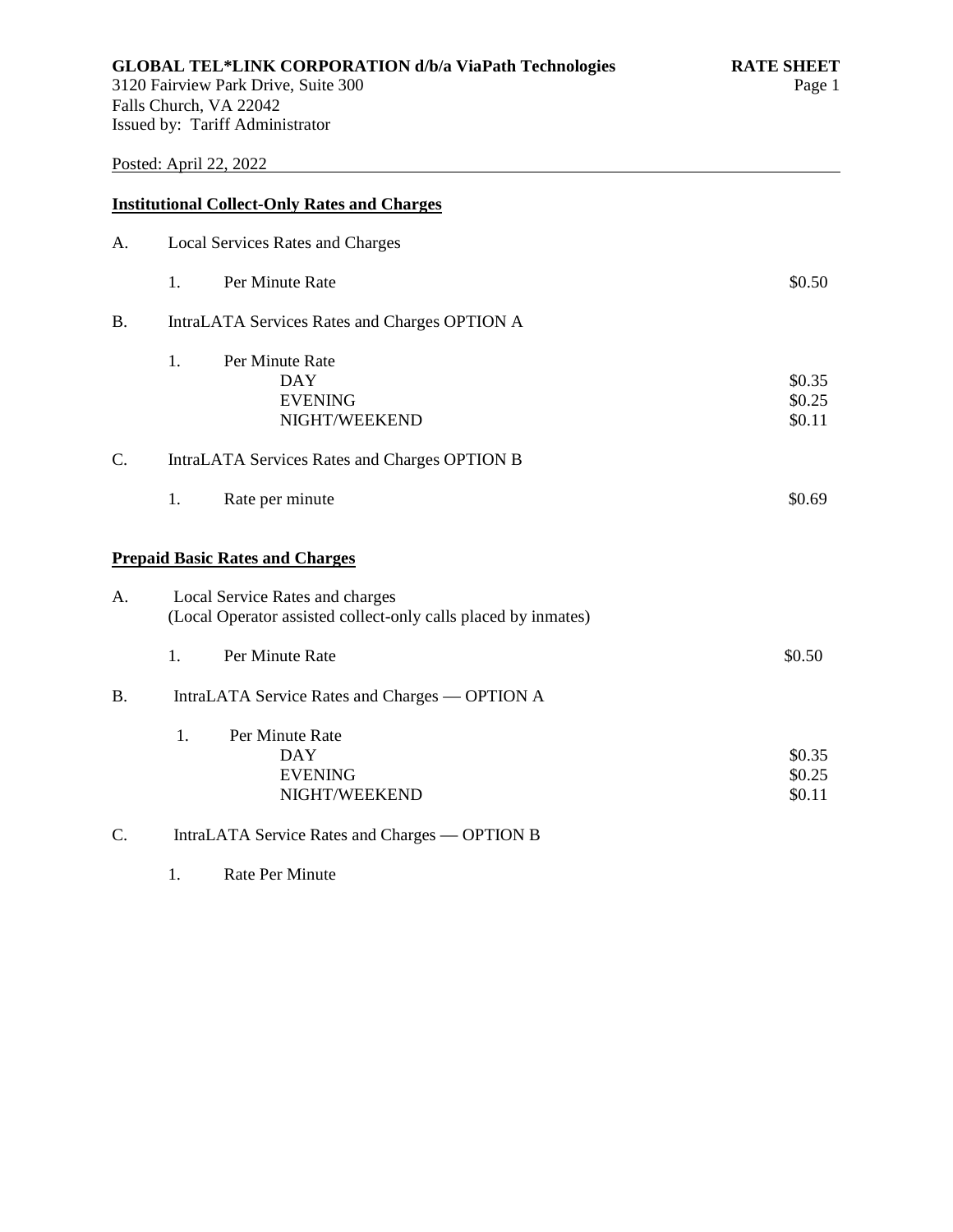Posted: April 22, 2022

#### **Miscellaneous Charges**

A. **Automated Payment Fees (where available) –** Credit Card payment, debit card payment, and bill processing fees, including fees for payments made by interactive voice response (IVR), web, or kiosk (where available).

Automated payment fees \$3.00 per transaction

B. **Live Agent Fee –** A fee associated with the optional use of a live operator to complete Inmate Calling Services transactions.

Live Agent Fee \$5.95 per transaction

C. **Paper Bill/Statement Fees** – Fees associated with providing customers of Inmate Calling Services an optional paper billing statement.

Paper Bill/Statement Fees \$2.00 per transaction

#### D. **Third-Party Money Transmitter Fee**

Third-Party Money Transmitter Fee \$6.95 per transaction

#### E. **Single-Call Fee**

Single-Call Fee  $$6.95$  per transaction, plus the adopted per-minute rate

Pursuant to the Federal Communications Commission's Third Report and Order, Order on Reconsideration, and Fifth Further Notice of Proposed Rulemaking, FCC 21-60, released May 24, 2021 and effective October 26, 2021 (the "FCC 2021 Order"), the jurisdictional nature of an intrastate call depends exclusively on determining that the physical location of the originating and terminating endpoints of the call are in the state. To the extent that location data is not available, a call will be treated as an interstate call and subject to the rates and Ancillary Service Charges set forth in ViaPath Technologies' interstate published rates found at: https://www.gtl.net/legal-andprivacy/federal-tariffs-and-price-lists/ unless the law requires otherwise.